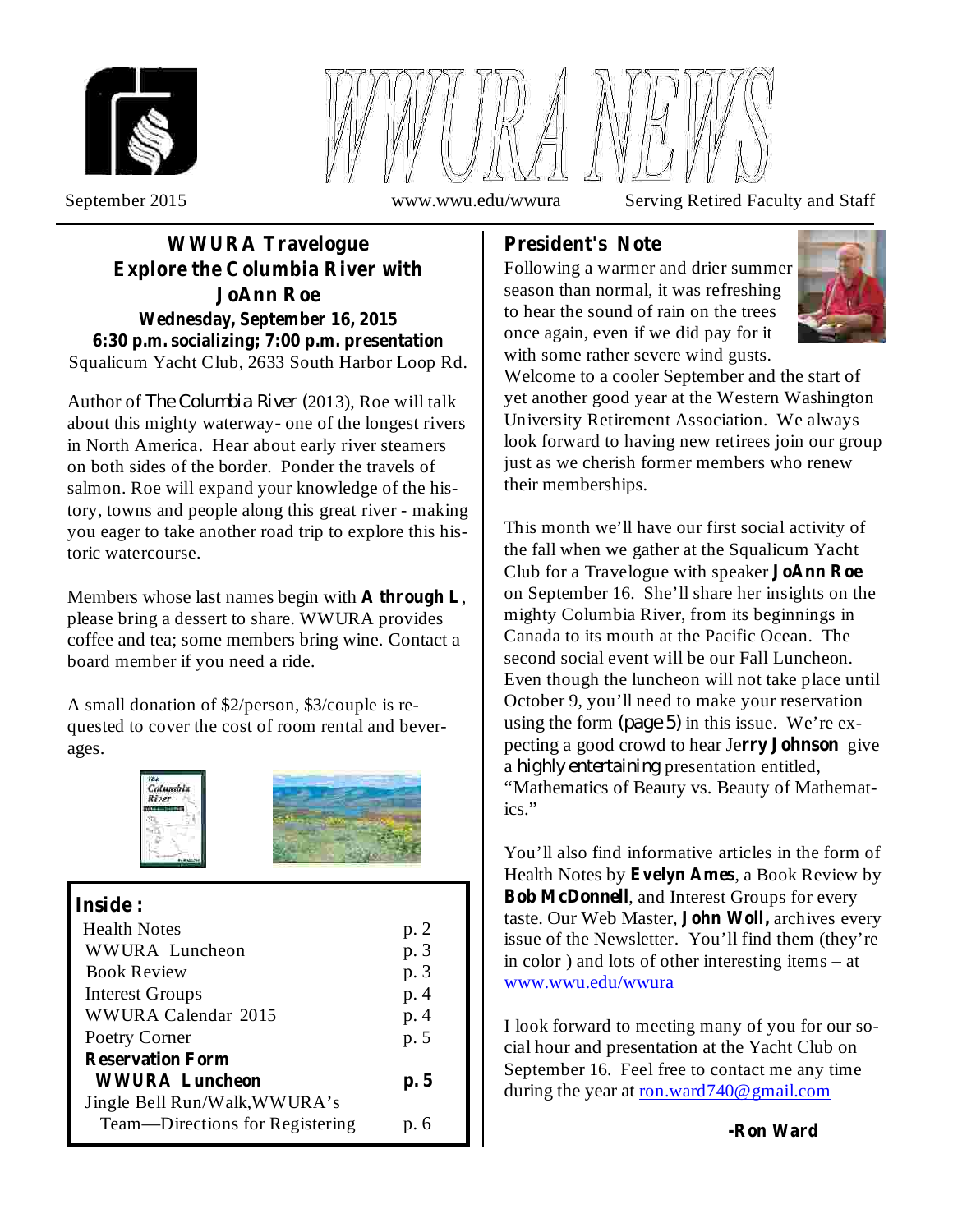# **September 2015 Health Notes by Evelyn Ames What Makes You Come Alive? Be Adventurous! Take a Chance!**

"Don't ask yourself what the world needs; ask yourself what makes you come alive. And then go and do that. Because what the world needs is people who have come alive." (Howard Thurman).

Do you hesitate to do something you easily did a few years ago but now wonder if you are up to the task? Did you used to go hiking at Heather Meadows/Artist's Point area but now wonder if your body is capable of walking along the paths? You've gone to community events, but it has been with others, and now you don't want to go by yourself? Conquer your worries and be adventurous.

Something new + courage = adventure! Daniel Kaufman suggests "we tend to focus more on what might What does it take to be more adventurous? A simple formula for adventure is to have the courage to overcome unknown worries and try new things and do old things that you have "stuffed away" in memories. go wrong – what we might lose or sacrifice – than what might go right. Because what we focus on tends to magnify in our imaginations, it causes us to misjudge (and over-estimate) the likelihood of it occurring. Yet the reality is that the risk of something not working out is often not near as high as we estimate and the odds of it working out well, are often far better." We under estimate our ability to handle the consequences of risk.

Shake up your routine. "Because, day in, day out, we tend to follow the routine we construct for ourselves, and although that routine may be necessary, we can often become stuck to it, eating the same food, sitting in the same spot, taking the same route to work; losing all sense of spontaneity and novelty. …Adventures make us grow and laugh and learn about the world and ourselves. Go on an adventure and the landscape changes on the inside as well as the outside" (Margie Warrell).

### **Suggestions for how to be more adventurous!**

- go for a walk around your neighborhood just after dawn •
- wear a color you never usually wear •
- watch a film you don't think you would enjoy •
- go to a restaurant you've never been to before
- try making bread from scratch •
- take a different route to go home •
- talk to strangers or better yet, chat with WWURA members you seldom talk to at our luncheons and travelogues. •

"You'll always miss 100 percent of the shots you don't take." Wayne Gretzky "A ship in a harbor is safe but that's not why ships are built." (John A. Shedd, 1928, quoted often by U.S Rear Admiral Grace Murray Hopper)

Some sources for being adventurous: http://30sleeps.com/blog/2007/08/24/how-to-be-adventurous/ http://www.forbes.com/sites/margiewarrell/2013/06/18/take-a-risk-the-odds-are-better-than-you-think/ http://www.johnkreiter.com/dont-be-afraid-to-take-risks/ https://psychologies.co.uk/be-more-adventurous-join-30-day-challenge http://m.wikihow.com/Be-Adventurous

Music and Health (January 2013 Health Notes): find information about use of music in treating aphasia from stroke, depression and other health issues from a neurobiological aspect in Elena Mannes book, *The* . *Power of Music*

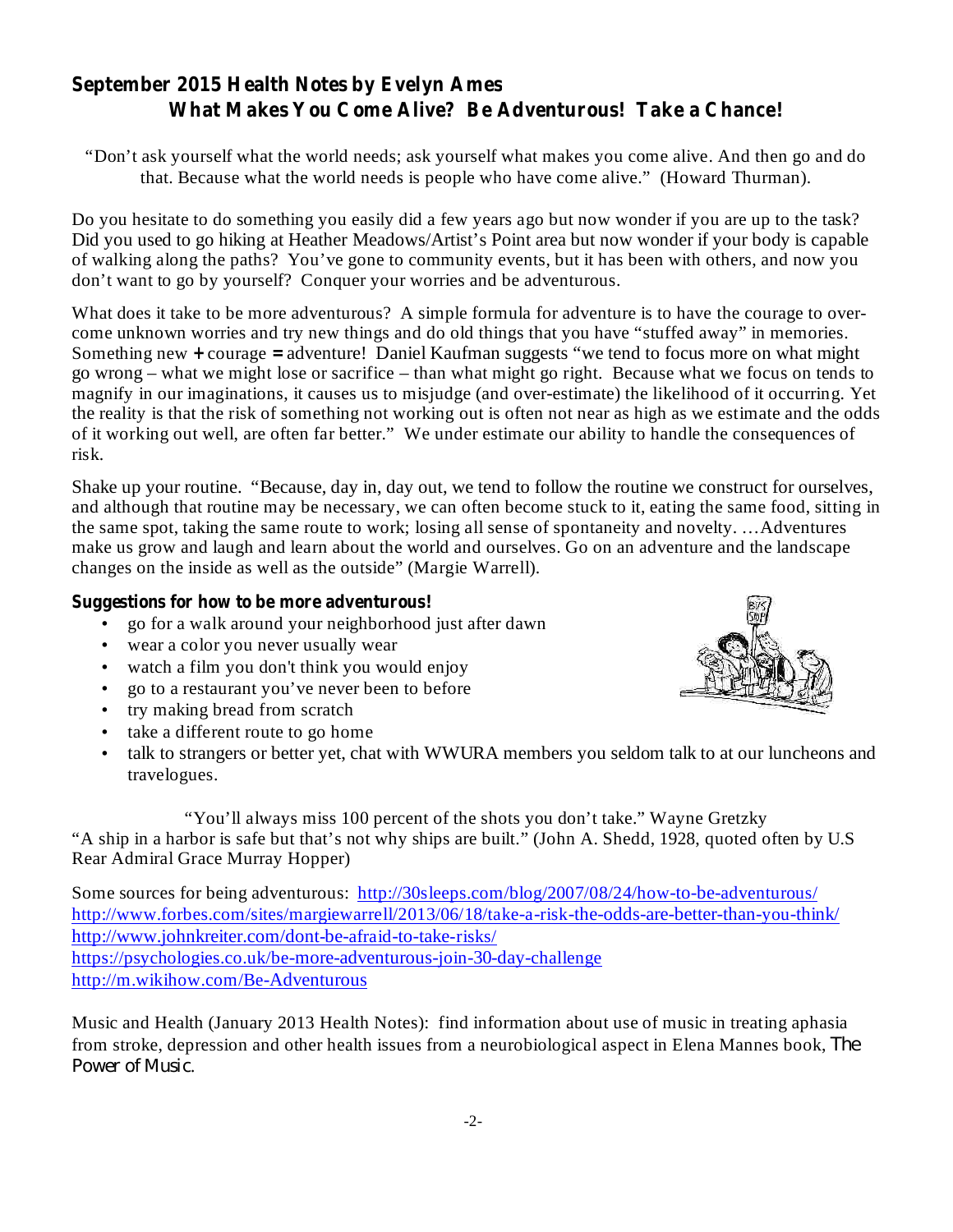## **WWURA Fall Luncheon Friday, October 9, 2015**

11:30 a.m. Northwood Hall, 3240 Northwest Avenue

### **"Mathematics of Beauty vs. the Beauty of Mathematics"**

### **Speaker: Dr. Jerry Johnson**

A fun exploration of the two (or more) sides of mathematics and beauty, amidst a discussion woven together using the perspectives of history, art, science, philosophy, psychology, and of course, mathematics. As part of the journey, a few "unusual" tangents will be experienced!

As a mathematics professor at Western Washington University, Jerry Johnson taught all levels of mathematics but focused on preparing quality teachers of secondary mathematics. Over a 41+ year period, he taught mathematics to students from ages 4 to 80+, stressing that the learning of mathematics is not only possible but it should be both fun and useful. His primary interests in mathematics are problem solving, the history of mathematics, modern geometries, and the use of humor in the classroom.

#### **Book Review**

#### **by Anthony Doerr: A Review** *All the Light We Cannot See*

This delightful, insightful novel caught me by surprise. I wasn't expecting such beautiful writing or such human tenderness amid details of the brutality of war. The two central figures in this compelling tale are a French girl and a German boy—both intelligent, decent, thoughtful—whose lives begin in quite different circumstances and yet converge though the senseless imperatives of World War II.

Marie-Laure, congenitally blind since she was six years old, lives with her father who has charge of the thousands of locks at the Museum of Natural History in Paris. Werner lives in an orphanage in industrial Germany, an orphanage designated to receive the orphans of the men killed in the coal mines of the region. Marie-Laure's life is disrupted by the Fall of Paris to the German forces. She and her father flee Paris with perhaps the most valuable possession of the Museum entrusted to their care, a diamond of great beauty and value. They flee to the medieval sea-side town of St. Malo.

Werner's intelligence and scientific bent rescue him from the orphanage. He is sent to a scienceoriented high school run by the Nazis, where he is subjected to planned brutal treatment designed to mold the boys into brutal men. Drafted into the army he sees service on the Russian front, in Vienna, in France, ultimately in St. Malo. Through his army experiences he becomes convinced of the inhumanity of war.

A third character finds his way to St. Malo—Von Rumpel, a German officer riddled with cancer who patiently and mercilessly seeks, stalks the treasured diamond. Without giving away the details of events in St. Malo, let me just say that Doerr manages the convergence of the three characters with a sure touch.

Doerr's writing is a special pleasure to read. It is expressive, nuanced, sensitive. I didn't want this novel to end.

#### **-Bob McDonnell**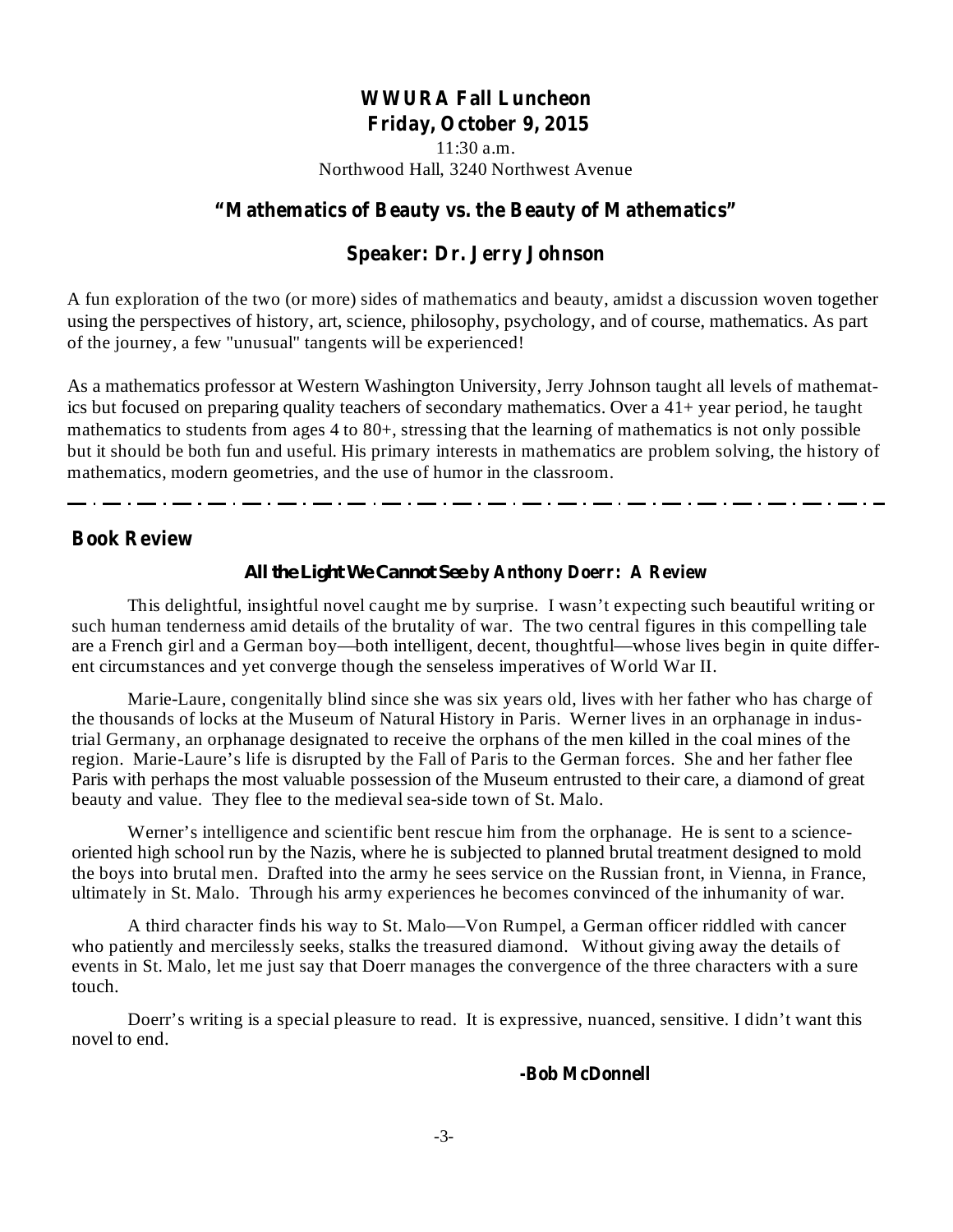## **SEPTEMBER INTEREST GROUPS**

If you are interested in one of the groups please call or email the contact person. There will also by an opportunity to sign up and to suggest a new interest group at the Fall Luncheon.

BOOK GROUP--Donna Moore, 360-733-5769 <dfmoore12@gmail.com > We will meet at 2:30 Tuesday, September 15th at the home of Barbara Evans, 715 N. Garden St., #502, 650-9724. September's book is *Strength is What Remains* by Tracy Kidder; discussion leader is Marilyn Knauf; snacks, Gail Adele October's book is *The DoveKeepers* by Alice Hoffman; discussion leaders are Gail Adele and Mary Jo Lewis; snacks, Caryl Hinckley

BRIDGE GROUP--Nicholas Bullat, 360-770-7270 We will meet at 1:30 on Tuesday, September 22nd , place to be announced.

INFORMAL DINING -- Janet Berg, 360-733-4654, <janetlila@hotmail.com > Meets in small groups each month at member's homes and will resume in October 2015.

OPERA GROUP--Evelyn Ames, 360-734-3184, <evelyn.ames@wwu.edu > Web site for The MET HD: https://www.metopera.org/Season/InCinemas/. and for the Skagit Opera: http://skagitopera.org/performances/

Locations for MET HD: Barkley Film Center and Lincoln Theater in Mt. Vernon. Skagit Opera is at McIntyre Hall in Mt. Vernon. At various times the Pickford Film Center offers opera, ballet, and theater productions from Europe venues.

Schedule for Met HD October 3 - *Il Trovatore* by Giuseppe Verdi ; Encore - October 7 October 17 - Otello by Giuseppe Verdi; Encore - October 21 October 31 - Tannhauser by Richard Wagner; Encore - November 4 November 21 - *Lulu* by Alban Berg; Encore - December 2 Skagit Opera *Hansel & Gretel*, November 6/8/13/15 at McIntyre Hall in Mt. Vernon.

SKIING - Charlie Way, 360-734-0649. Over for this season. Let's hope for more snow this year!

WRITER'S GROUP - Evelyn Wright, 676-0227, <ewright410@comcast.net> Meets twice a month. The groups are kept small so there is time for reading and critiquing each other's work.

## **WWURA 2015 Calendar**

| September                     | November                           |
|-------------------------------|------------------------------------|
| 1—Board Meeting               | 3—Board Meeting                    |
| 16—Travelogue- Columbia River | 18—Travelogue-Vietnam and Cambodia |
| October                       | December                           |
| 6—Board Meeting               | 1—Board Meeting                    |
| 9-WWURA Luncheon              | 16-Holiday Party                   |
| Speaker-Dr. Jerry Johnson     |                                    |
|                               |                                    |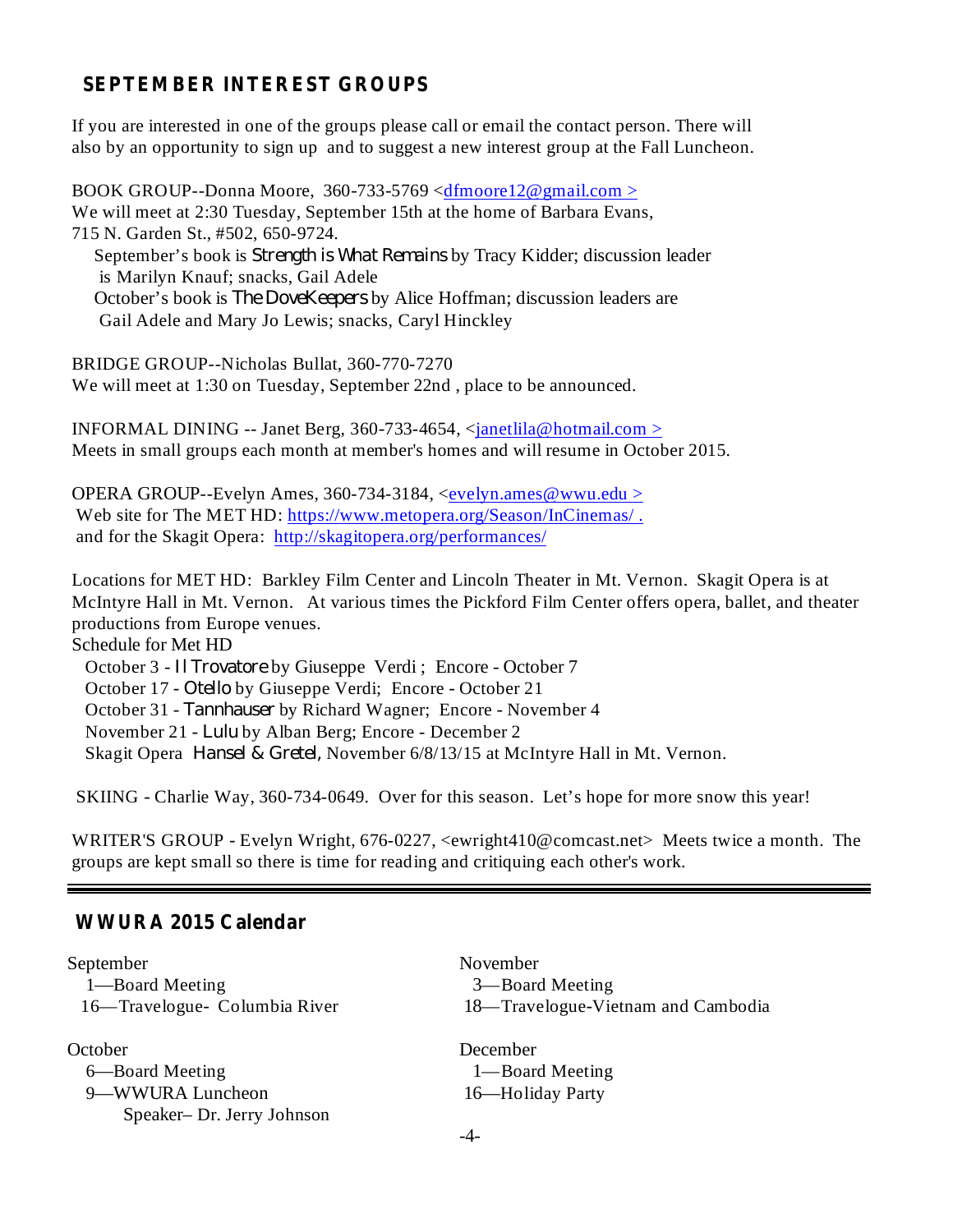# **Poetry Corner**

## **Night blooming cereus**

This flower wafts memory back to me as I dream another for you.

Paired in darkness, blossoms droop, rise separately, petals tinged violet,

filled with midnight dew, never trace red sun turned gold

nor explore day's full bloom. Alone, together, dampened by night,

they open, spread wide briefly, cast a single lilac shadow -- then

exude sweet fragrance and die under a billowing moon.

## **Timothy Pilgrim** -

### **FIRE**

Prometheus, what have you done? Fires consuming voraciously Speeding through the dry trees and bushes Dancing wildly one hundred feet tall Fire tornadoes – such power! Houses turned to ash in minutes

The horrible price you paid O challenger of the gods And oh! The price still being paid By men trying to control your gift to them.

> **-Pat Clarke August 2015**

## **Reservation Form**

## **Fall Luncheon Friday, October 9, 2015 Northwood Hall, 3240 Northwest Ave., Bellingham, 11:30 a.m.**

 $Name(s)$ 

Address or Phone Number\_\_\_\_\_\_\_\_\_\_\_\_\_\_\_\_\_\_\_\_\_\_\_\_\_\_\_\_\_\_\_\_\_\_\_\_\_\_\_\_\_\_\_\_\_\_\_\_\_\_\_\_\_\_\_\_\_\_\_\_\_\_\_

Amount Enclosed \_\_\_\_\_\_\_\_\_\_\_\_\_\_\_\_\_\_\_\_\_\_\_\_\_\_\_\_\_ (\$15 member, \$18 for non-member)

#### **Reservation Deadline is Monday October 5, 2015**

Make your check payable to WWURA and mail with this form to Chris Gerhold, 829 Racine, Bellingham, WA 98229. Questions? Call 733-9265.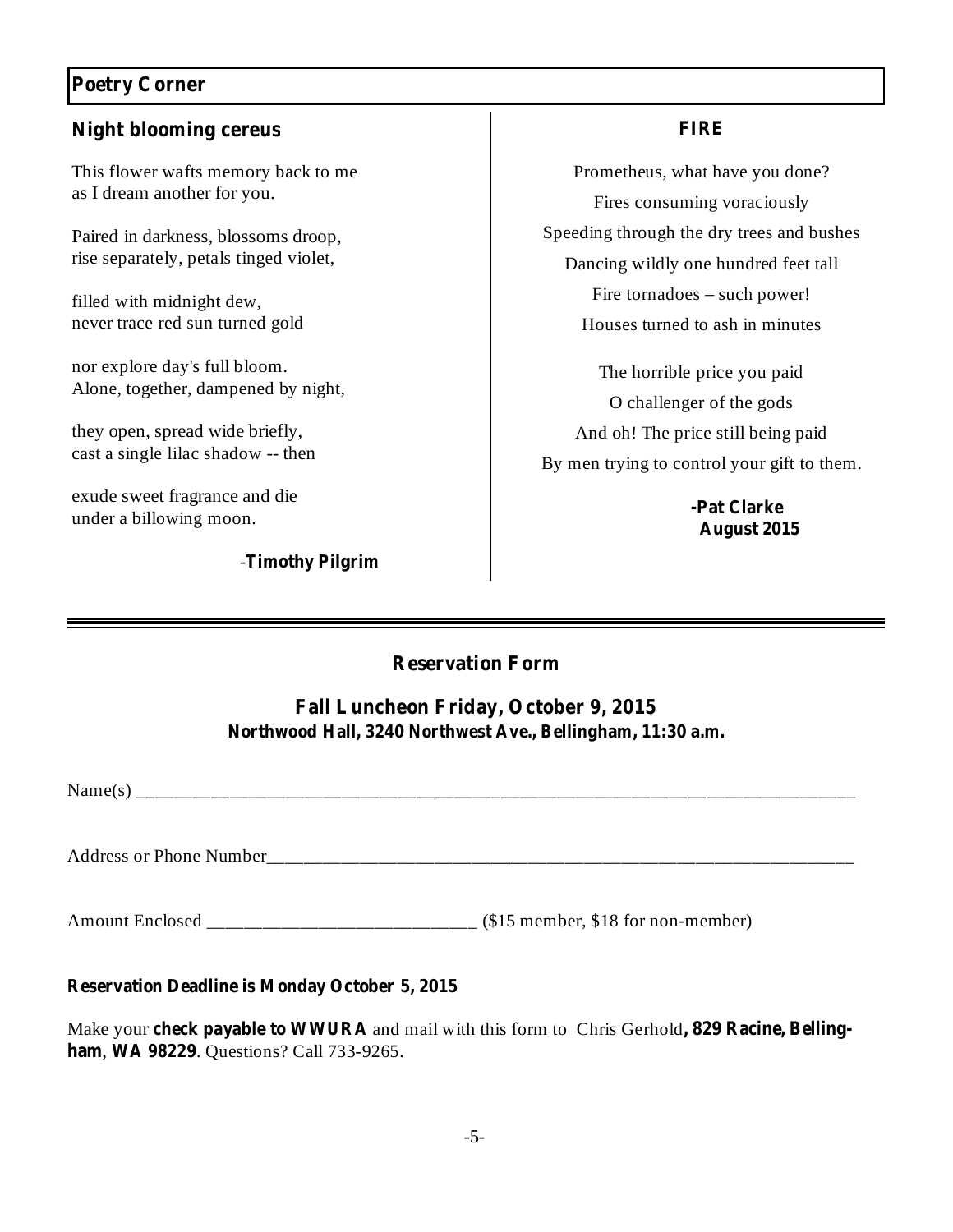# **Jingle Bell Run/Walk for Arthritis**

Join Barbara and Mel Davidson, Rosemary Flora, Margaret Woll, and Evelyn Ames walking for arthritis on December 12, 2015.

Directions for registering for our 2015 Bellingham Jingle Bell Run/Walk WWURA team http://www.kintera.org/faf/home/default.asp?ievent=1139054

- On left, click on "participant registration" or on WWURA on the right •
- Read statement and click on "agree" or "disagree" •
- Click on register one person with credit card •
- Click on register with a team •
- Find WWURA on list of teams and click •

Follow directions about password or using social media (depends on your preference )

OR: obtain paper form for registering from Evelyn Ames (email evelyn ames @wwu.edu or call 360-734-3184.

OR: you can call the Arthritis Foundation, ask for Lori McKnight: Phone: 360.746.2663 Email: Lmcknight@arthritis.org to register.

Note: A "Please renew your membership" label on your newsletter is your invitation to renew your WWURA membership *right away*. Regular membership dues are \$25 (which includes your partner). Mail your check to Barbara Evans, 715 N. Garden St., #502, Bellingham, WA 98225

Western Washington University Retirement Assoc. ( WWURA) 516 High Street Bellingham, WA 98225-9020